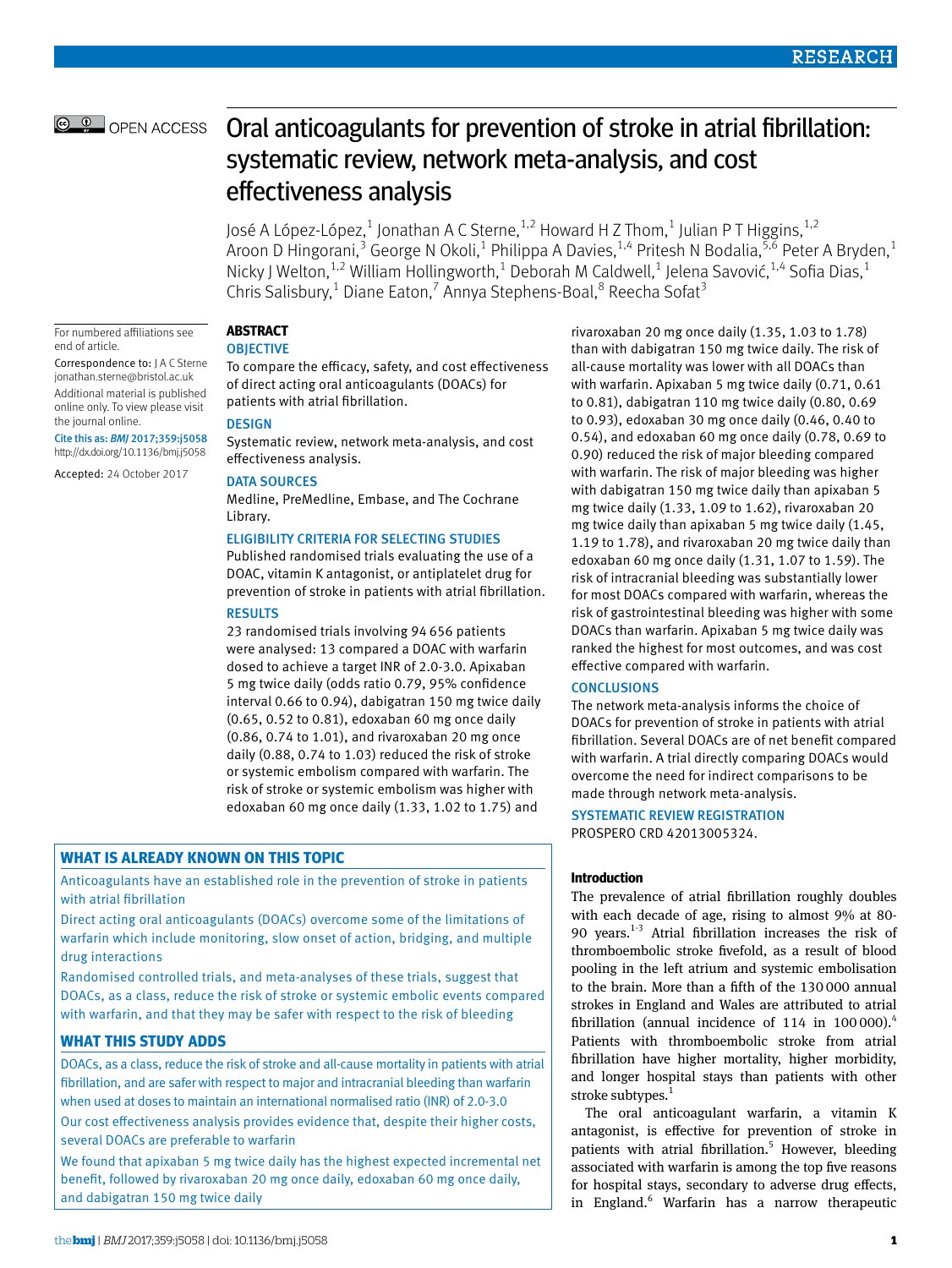index as well as problematic drug and dietary interactions. The international normalised ratio (INR) requires monitoring (through hospital, primary care, anticoagulation clinics based in pharmacies, or by home monitoring with clinic support) to ensure optimal warfarin efficacy while limiting the risk of bleeding. Such monitoring is a large proportion of the overall cost of warfarin use, estimated at £90 million annually in the National Health Service (NHS) in England, Wales, and Northern Ireland.<sup>7</sup> Because of its perceived risk and inconvenience warfarin is underused, particularly in those at high risk of stroke.<sup>8</sup> It is estimated that only 46% of those who should be on warfarin are receiving it, with up to 40% of these not in the optimal therapeutic range of 2.0-3.0 INR units.<sup>7</sup>

Direct acting (non-vitamin K antagonist) oral anticoagulants (DOACs) overcome some of the limitations of warfarin, offering important benefits that can improve quality of life for patients and their carers. The class includes factor II inhibitors (eg, dabigatran) and factor Xa inhibitors (eg, apixaban, betrixaban, edoxaban, and rivaroxaban). DOACs do not require monitoring, have a more predictable pharmacokinetic (dosing) profile, and have fewer interactions with other drugs. Furthermore, they have rapid onset and offset of action, avoiding loading and use of low molecular weight heparin (LMWH) for bridging. However, their cost is substantially higher than that of warfarin and will remain so until market exclusivity periods end and generic products become available (indicative dates 2022, 2018, 2023, and 2020 for apixaban, dabigatran, edoxaban, and rivaroxaban respectively). Potential limitations of DOACs include class specific or drug specific cautions and contraindications, potential for subtherapeutic dosing, reduced adherence owing to lack of regular monitoring, absence of (or limited experience with) drug products to reverse the anticoagulant effects, the cost of maintaining stocks of different anticoagulants, and the potential for prescribing errors owing to unfamiliarity.<sup>9</sup>

Systematic reviews of randomised trials of DOACs have concluded that they have a similar efficacy to warfarin but may have some advantages with respect to the risk of bleeding.<sup>10-12</sup> The DOACs have also been evaluated individually by the National Institute for Health and Care Excellence (NICE), and the respective technology appraisals have recommended their use.<sup>7</sup> However, no trials have directly compared different DOACs with each other, so it is difficult to determine which drug should be recommended as a first choice for most patients. It also remains unclear whether the higher costs of DOACs are offset by improved efficacy benefits or a reduced need for therapeutic monitoring, or both. In addition, the effects of DOACs may have been overestimated in clinical trials because some patients randomised to warfarin were not maintained within the therapeutic INR target of  $2.0$ -3.0.<sup>13-15</sup> We conducted a systematic review, network meta-analysis, and cost effectiveness analysis to compare DOACs with each other and with warfarin for prevention of stroke in patients with atrial fibrillation, and recommend a rank order based on efficacy, safety, and cost.

#### **Methods**

#### Study eligibility and selection

Our systematic review was prospectively registered with the National Institute for Health Research prospective register. Methods were in accordance with guidelines of the University of York Centre for Reviews and Dissemination<sup>16</sup> and Cochrane.<sup>17</sup> A detailed report of the methods and results is available elsewhere.<sup>1</sup>

We included phase II or phase III randomised controlled trials using either a superiority or noninferiority design, that evaluated the use of a direct acting oral anticoagulant (DOAC), vitamin K antagonist, or antiplatelet agent for prevention of stroke in patients with atrial fibrillation. We included adults with non-valvular atrial fibrillation eligible for oral anticoagulation. Trials in participants only eligible for parenteral anticoagulation were excluded. Unless otherwise specified, anticoagulation services may have been delivered in hospital, primary care, or pharmacy based clinics or through home monitoring and telephone support. The review was not limited to NHS anticoagulation services.

We focused on five DOACs; four direct factor Xa inhibitors: apixaban, betrixaban, edoxaban, and rivaroxaban, and one direct factor II (thrombin) inhibitor; dabigatran. The following direct factor Xa inhibitors were excluded: eribaxaban because the current stage of development was unclear; otamixaban because it is administered parenterally; darexaban (YM150) because it has been discontinued; and LY517717 and letaxaban (TAK442) because no information on any further clinical development was available. Two factor II inhibitors were also excluded: ximelagatran because it has been withdrawn as a result of liver toxicity and AZD0837 because it has been discontinued. Furthermore, we excluded trials comparing only different doses of the same drug, trials reporting only short term follow-up data (less than three months), trials of warfarin with target INR of 2.0 or less, and one trial that included only patients who were without thrombogenic characteristics as detected using transoesophageal echocardiography.

To determine the comparator interventions, we constructed network plots to ensure they would provide information on the relative effectiveness of the DOACs of interest. Comparators were therapeutic doses of warfarin or other vitamin K antagonist (with optimal INR range 2.0-4.0), as well as aspirin and clopidogrel. We excluded studies evaluating a fixed dose of warfarin, and where warfarin administration for all patients had suboptimal target INR compared with UK guidelines (INR 2.0–3.0).

The main outcomes of our interest were decided from the network meta-analyses and chosen based on three considerations:<sup>1</sup> their clinical importance;<sup>2</sup> the consistency of reporting across studies included in the network; and the amount of data available for inclusion in network meta-analysis. $3$  Outcomes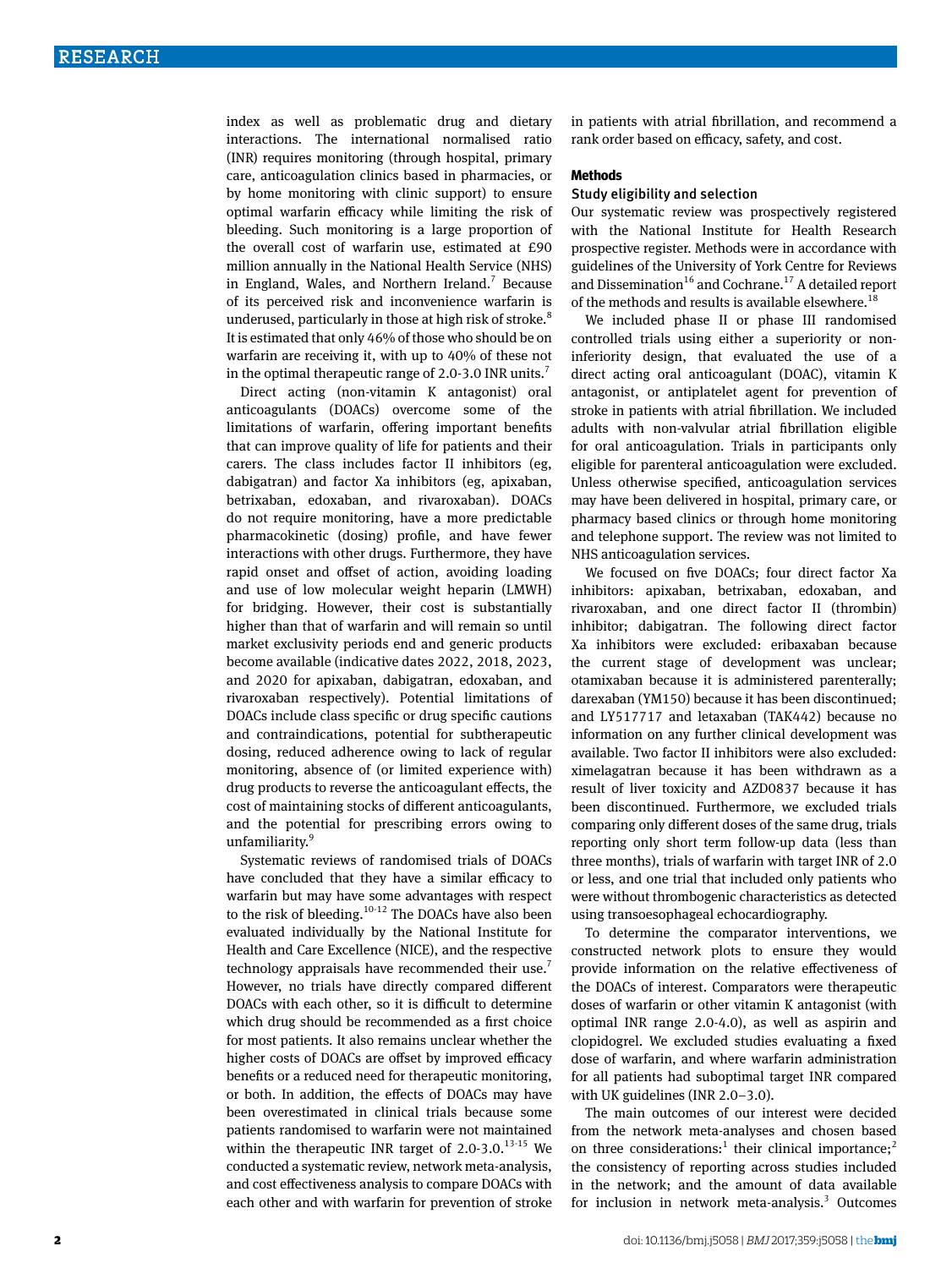extracted included all stroke, stroke or systemic embolism, ischaemic stroke, haemorrhagic stroke, myocardial infarction, all-cause mortality, all bleeding, minor bleeding, major bleeding, intracranial bleeding, gastrointestinal bleeding, and clinically relevant bleeding. Where necessary we derived numbers of compound events from components reported in trial publications.

We screened the studies included in previously published network meta-analysis of DOACs against our eligibility criteria. We developed searches to identify additional studies published from 2010 onwards, implemented in Medline (see web appendix 1), PreMedline, Embase, and The Cochrane Library. We also searched the NHS Economic Evaluation Database and NICE Technology Appraisals, within The Cochrane Library. We applied no restrictions on language. We sought information on studies in progress, unpublished research, or research reported in the grey literature and searched ClinicalTrials.gov (to August 2016). We screened reference lists of retrieved studies and relevant review articles.

#### Collection of data and assessment of the risk of bias

Two members of the review team independently screened titles and abstracts. We assessed full texts of all potentially relevant reports for inclusion, having collated multiple reports from the same studies. We extracted the following data: study details (identifier, study design, location, year, length of follow-up, and industry sponsorship); participant details (number of participants, age, and sex); intervention details (drug name, dose, and timing); comparator details; details relevant to the risk of bias assessment (including adherence to and withdrawal from randomised allocation); and effect modifiers. Multiple reports from a study informed a single data extraction form. We extracted dichotomous data as number of events in intervention and control groups and numbers of participants, and we sought details of follow-up time. We also extracted estimates of hazard ratios and their confidence intervals where available. We extracted intention to treat data where these were reported. Otherwise we extracted the data as reported (often a modified intention to treat based on, eg, all patients who received at least one dose of the study drug).

Data extraction and risk of bias assessments using the Cochrane tool were carried out by one reviewer (GNO) in a Microsoft Access data collection form, and checked by a second reviewer  $(PB)$ .<sup>19</sup> Disagreements were resolved by consensus or by referral to a third reviewer (PAD or JS) where necessary.

#### Data synthesis and statistical analysis

We generated network plots of comparisons to illustrate which interventions had been compared within randomised trials (direct comparisons). Different doses or frequencies of administration (once daily or twice daily) of DOACs were analysed separately and hence appear as separate points in network plots. We defined

two independent nodes for warfarin interventions, labelled as warfarin (INR 2.0-3.0) and warfarin (INR 3.0-4.0) respectively. The first of these formed the reference treatment across all networks. We also included in warfarin (INR 2.0-3.0) some interventions with an INR range of 2.5-3.5 or 2.0-4.5. In some trials the INR range for some patients in the warfarin arm was subtherapeutic (below 2.0), so that the total INR range was 1.6-3.0. These interventions were excluded from the main analysis, but merged with the INR 2.0- 3.0 node in a sensitivity analysis.

We considered two separate nodes for antiplatelets, less than 150 mg once daily and 150 mg or more once daily. The dose range considered in the AVERROES<sup>20</sup> trial (81-324 mg once daily) was much wider than in any other trial, and we included this intervention in the lower dose node (<150 mg once daily) because some patients from that study had received a low daily dose. As a sensitivity analysis, we excluded the AVERROES trial from the network.

Where outcome data were presented for multiple time points, we took the longest period of followup. For stroke or systemic embolism, we used the total number of stroke events if the former was not reported. When clinically relevant bleeding was not reported, we calculated it as the sum of the major bleeding and clinically relevant non-major bleeding events.

In the primary network meta-analyses, we treated data as binomial, modelling the number of events out of the total number of participants using a logistic model. We omitted trials with no events in any arm and where there were events in at least one arm of a trial but no events in one or more other arms, we added 0.5 events to all cells in the 2×2 table for that trial. As sensitivity analyses, we also undertook separate analyses for all outcomes where we took into account the different follow-up periods and the different reporting patterns considered across studies (see web appendix 3 and 4).

We conducted both standard meta-analyses of each pairwise direct comparison between interventions, and a network meta-analysis combining results of all these comparisons in one analysis, exploiting both the direct comparisons within trials and the indirect comparisons across trials for each outcome. The network meta-analyses used a logistic regression approach, implemented in a Bayesian framework using WinBUGS software (version  $1.4.3$ ).<sup>21</sup> We used a fixed effect model, because the number of studies for each comparison was small. We present results as odds ratios with 95% confidence intervals and as rankograms displaying the probability that each intervention evaluated in phase III trials is ranked highest, second highest, and so on, for preventing each outcome. To assess consistency among sources of evidence, we back calculated the indirect comparisons of interventions from the network meta-analysis results and the direct comparisons. We first tabulated intervention effects for each DOAC against warfarin (mostly based on direct comparisons), and then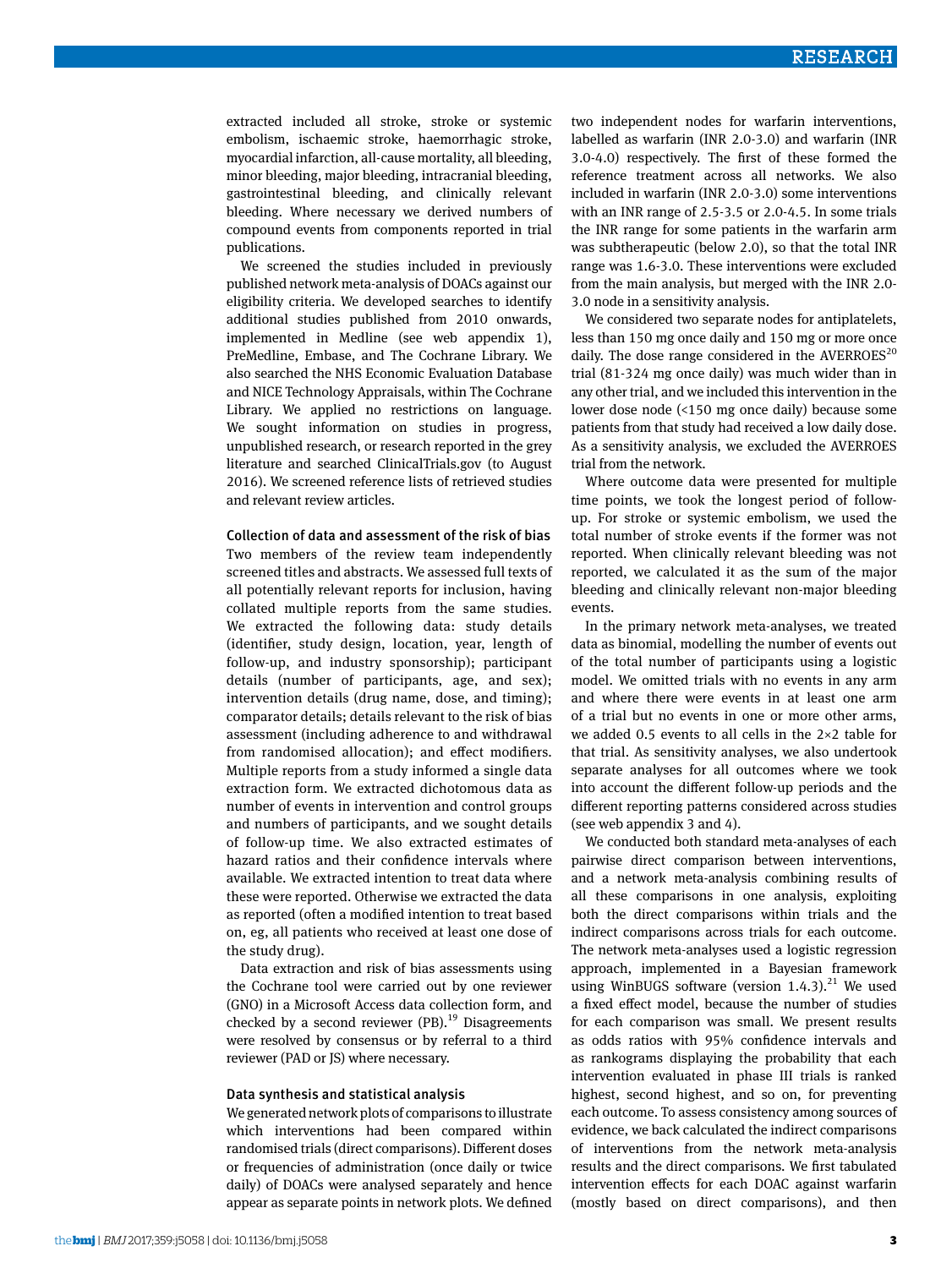comparisons, derived from the network meta-analysis, between the DOAC dosing strategies that had been evaluated in a phase III trial.

We prespecified important characteristics to be age, sex, ethnicity or race, body mass index or weight, renal status or creatinine clearance, blood pressure, diabetes mellitus, hypertension, previous thrombotic event, liver disease, chronic heart failure, cancer, pregnancy, intervention dose, mean time in warfarin therapeutic range, CHADS<sub>2</sub> score, CHA<sub>2</sub>DS<sub>2</sub>-VASc score, HAS-BLED score, history of previous stroke or transient ischaemic attack, previous myocardial infarction, and summary assessment of the risk of bias for each outcome. We used meta-regression to determine the influence of these potential effect modifiers.

#### Cost effectiveness analysis

We evaluated the most cost effective first-line (initially used) anticoagulant for the prevention of ischaemic stroke in patients with atrial fibrillation, from the perspective of the UK National Health Service (NHS). Only recommended doses were considered. Betrixaban was excluded from this analysis because of insufficiently precise evidence regarding efficacy. The base case was a cohort aged 70, modelled to the end of life. We used a discrete time Markov multistate model, with a cycle length of three months.<sup>22</sup> The main assumptions and structure of the model are provided in web appendix 2. We estimated expected lifetime total costs and quality adjusted life years (QALYs) for a patient with atrial fibrillation, aged 70, beginning each first-line anticoagulation strategy. We estimated the net monetary benefit for each strategy using the willingness to pay threshold of £20 000 (the amount the UK NHS is willing to pay for one year of perfect health, which is one QALY). Expected incremental costs, QALYs, and net benefit for each preferred strategy compared with warfarin INR 2.0- 3.0 were also estimated. We conducted a wide range of sensitivity analyses, described in web appendix 2. A key sensitivity analysis explored the price at which DOACs would have to be sold to become most cost effective.

#### Patient involvement

Two representatives (DE and ASB) of patient group charities (AntiCoagulation Europe and Thrombosis UK) participated in the design (as co-applicants on the grant application), conduct (including attending project meetings), reporting, and interpretation of the results of this study, and are included as co-authors of this paper. It was not evaluated whether the studies included in the review had any patient involvement

#### **Results**

#### Studies included

Figure 1 shows how we identified 23 completed, eligible, randomised trials involving 94 656 patients (see web appendix 3 for a summary of trial characteristics). All reports were written in English except for one paper written in Chinese that was translated with

assistance from a native Chinese speaker.<sup>23</sup> Sixteen trials, involving 97% of patients, were phase III. Where reported, the mean age of included patients ranged from 63.3 to 81.5 years (median 70.0 years); proportions of male patients from 44.9% to 82.9% (63.3%); and mean body mass index (BMI) from 24.4 to 30.5 kg/m<sup>2</sup> (28.0 kg/m<sup>2</sup>). The percentage of patients with previous stroke (5.0% to 63.8%, median 20.2%), hypertension (38.0% to 93.7%, 73.8%), and chronic heart failure (0% to 100%, 32%) varied across the studies. Mean time in therapeutic range for warfarin arms ranged from 45.1% to 83.0% (median 63.8%) of the duration of treatment.

Thirteen studies (six phase III  $15$   $24-28$  and seven phase II  $^{13}$   $^{14}$   $^{29}$  $^{33}$ ) examined one of the following direct acting oral anticoagulants (DOACs): apixaban, $2425$  $31$  betrixaban,  $32$  dabigatran,  $13$   $28$   $33$  edoxaban,  $14$   $26$   $29$  $30$  and rivaroxaban.<sup>15 27</sup> Treatment durations ranged from three to 30 months: outcomes were reported at the end of the treatment period. Pharmaceutical companies sponsored 15 studies, including all those examining DOACs. Sponsor details were not reported in two studies. Table 1 shows the number of patients analysed and the number of events for the main outcomes reported in each trial (event counts for other outcomes are in web appendix 4).

#### Risk of bias in included studies

The risk of bias judgments for studies contributing to analyses of each outcome are presented in web appendix 5. Most studies were judged to be at a low or unclear risk of bias for sequence generation and at low risk of bias for allocation concealment. Most studies were open label and were judged to be at high risk of bias for blinding of participants and staff. Most studies were judged to be at low risk of bias for blinding of outcome assessment and for incomplete outcome data.



Fig 1 | PRISMA flowchart for review of prevention of stroke in patients with atrial fibrillation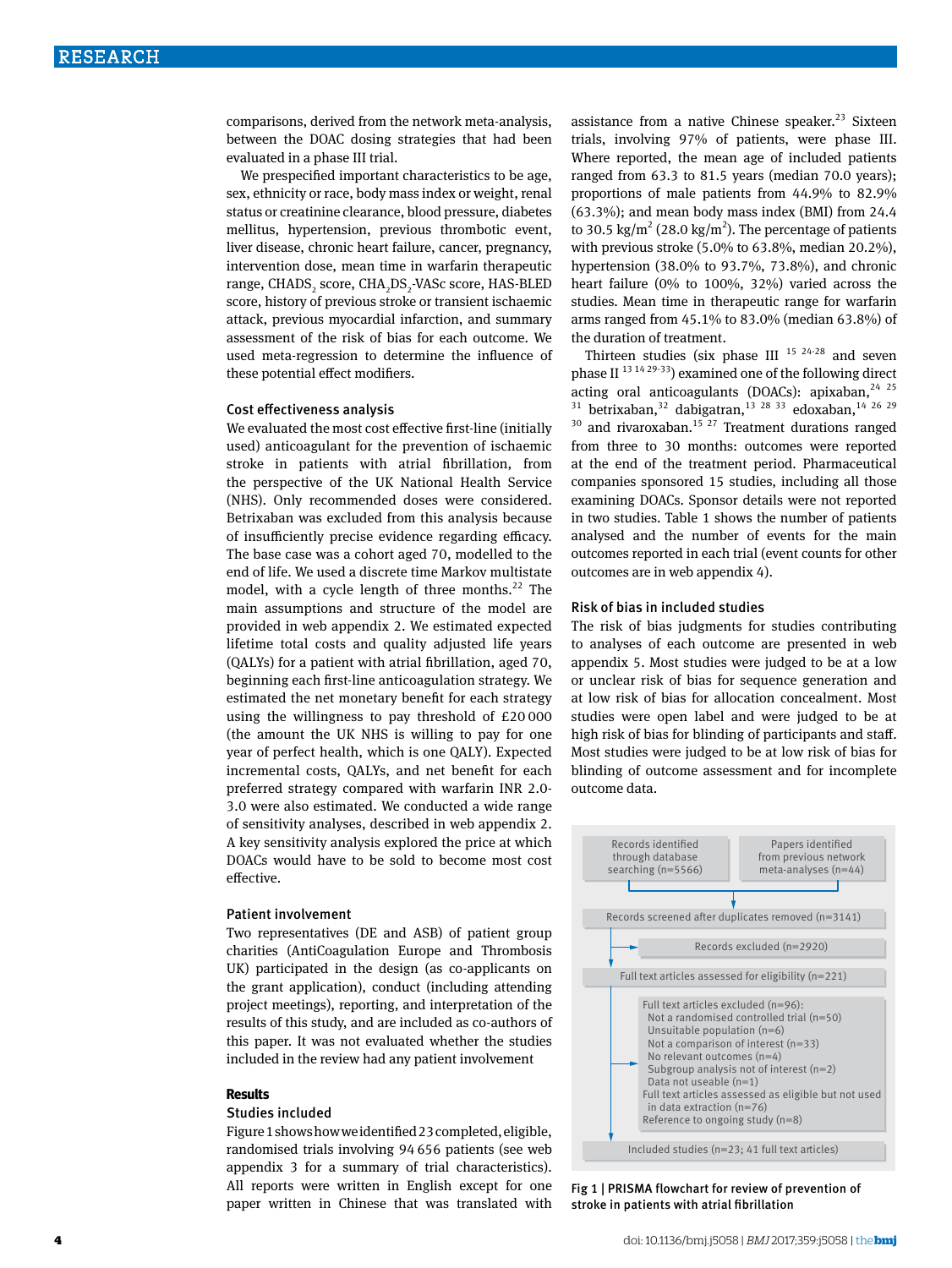|                          | Study | Reporting      | <b>Stroke</b>  |               |                | Myocardial     | All-cause    | <b>Bleeding</b> |           |           |                |           |              |           |
|--------------------------|-------|----------------|----------------|---------------|----------------|----------------|--------------|-----------------|-----------|-----------|----------------|-----------|--------------|-----------|
| Study                    | size* | patternt       | All            | or SE         | Ischaemic      | Haemorrhagic   | infarction   | mortality       | All       | Minor     | Major          | IC        | GI           | <b>CR</b> |
| <b>ACTIVE W</b>          | 6706  | 1              | 159            | <b>NA</b>     | 132            | 20             | 59           | 317             | 1199      | 1049      | 194            | <b>NA</b> | <b>NA</b>    | <b>NA</b> |
| AF-ASA-VKA-CHINA         | 101   | $\overline{2}$ | <b>NA</b>      | 18            | 14             | <b>NA</b>      | 5            | 4               | 14        | 9         | 3              | <b>NA</b> | 1            |           |
| AF-DABIG-VKA-IAPAN       | 166   | $\overline{2}$ | <b>NA</b>      | $\mathbf{1}$  | <b>NA</b>      | <b>NA</b>      | <b>NA</b>    | <b>NA</b>       | 45        | <b>NA</b> | 3              | <b>NA</b> | <b>NA</b>    | 14        |
| AF-FDOX-VKA-ASIA         | 234   | $\mathfrak{D}$ | <b>NA</b>      | $\Omega$      | <b>NA</b>      | <b>NA</b>      | <b>NA</b>    | <b>NA</b>       | 57        | 48        | $\overline{2}$ | <b>NA</b> | $\mathbf{1}$ | 11        |
| AF-EDOX-VKA-IAPAN        | 519   | $\mathcal{D}$  | <b>NA</b>      | $\mathbf{1}$  | <b>NA</b>      | <b>NA</b>      | <b>NA</b>    | <b>NA</b>       | 115       | <b>NA</b> | 5              | <b>NA</b> | <b>NA</b>    | 20        |
| AF-FDOX-VKA-MULTI        | 1143  | $\mathfrak{D}$ | <b>NA</b>      | 11            | <b>NA</b>      | <b>NA</b>      | 5            | <b>NA</b>       | 114       | 52        | 13             | <b>NA</b> | <b>NA</b>    | 62        |
| AF-VKA-ASA-CHINA         | 440   | $\mathcal{P}$  | 10             | <b>NA</b>     | 9              | $\mathbf{1}$   | <b>NA</b>    | 11              | <b>NA</b> | 25        | 8              | <b>NA</b> |              | <b>NA</b> |
| <b>AFASAK</b>            | 671   | $\overline{2}$ | 20             | <b>NA</b>     | <b>NA</b>      | <b>NA</b>      | <b>NA</b>    | 15              | 23        | <b>NA</b> | <b>NA</b>      | <b>NA</b> | 5            | <b>NA</b> |
| <b>AFASAK II</b>         | 339   | $\mathbf{1}$   | 19             | 22            | 8              | $\overline{2}$ | 8            | 31              | <b>NA</b> | 68        | 9              | 3         | <b>NA</b>    | <b>NA</b> |
| <b>ARISTOTLE</b>         | 18140 | 3              | 449            | 477           | 337            | 118            | 192          | 1272            | 5416      | <b>NA</b> | 789            | 174       | 224          | 1490      |
| <b>ARISTOTLE-I</b>       | 218   | $\mathfrak{D}$ | <b>NA</b>      | 3             | $\mathbf{1}$   | <b>NA</b>      | $\circ$      | $\Omega$        | 41        | 36        | $\mathbf{1}$   | <b>NA</b> | $\mathbf{1}$ | 6         |
| <b>AVERROES</b>          | 5599  | $\mathbf{1}$   | 154            | 164           | 128            | 15             | 52           | 251             | <b>NA</b> | 341       | 83             | 24        | 26           | 263       |
| <b>BAFTA</b>             | 973   | $\mathbf{1}$   | 94             | <b>NA</b>     | <b>NA</b>      | <b>NA</b>      | 30           | 215             | <b>NA</b> | <b>NA</b> | 50             | <b>NA</b> | <b>NA</b>    | <b>NA</b> |
| Chinese ATAFS            | 704   | $\mathcal{P}$  | 23             | <b>NA</b>     | <b>NA</b>      | <b>NA</b>      | <b>NA</b>    | 12              | <b>NA</b> | <b>NA</b> | <b>NA</b>      | <b>NA</b> | <b>NA</b>    | <b>NA</b> |
| <b>FNGAGE AF-TIMI 48</b> | 21026 | $\overline{2}$ | 958            | 1016          | 804            | 169            | 443          | 2349            | <b>NA</b> | 1851      | 1196           | 234       | 551          | 4450      |
| EXPLORE-Xa               | 508   | $\overline{2}$ | $\overline{2}$ | <b>NA</b>     | $\overline{2}$ | <b>NA</b>      | $\mathbf{O}$ | $\overline{2}$  | 118       | 109       | 8              | <b>NA</b> | <b>NA</b>    | 18        |
| <b>I-ROCKET AF</b>       | 1278  | $\mathfrak{D}$ | 31             | 33            | 24             | $\overline{7}$ | 4            | 12              | <b>NA</b> | <b>NA</b> | <b>NA</b>      | 15        | 18           | 262       |
| <b>PATAF</b>             | 272   | $\mathbf{1}$   | $\overline{7}$ | <b>NA</b>     | $\overline{7}$ | <b>NA</b>      | 5            | 29              | <b>NA</b> | <b>NA</b> | <b>NA</b>      | <b>NA</b> | 11           | <b>NA</b> |
| PFTRO                    | 515   | $\mathfrak{D}$ | <b>NA</b>      | $\mathcal{P}$ | <b>NA</b>      | <b>NA</b>      | <b>NA</b>    | <b>NA</b>       | 88        | <b>NA</b> | 4              | <b>NA</b> | <b>NA</b>    | 36        |
| RE-LY                    | 18113 | $\overline{2}$ | <b>NA</b>      | 519           | 389            | 71             | 270          | 1371            | <b>NA</b> | 5284      | 1162           | 150       | 435          | <b>NA</b> |
| <b>ROCKET AF</b>         | 14236 | $\overline{2}$ | 405            | 575           | 310            | <b>NA</b>      | 227          | 458             | <b>NA</b> | <b>NA</b> | 781            | 139       | 378          | 2924      |
| SPAF II                  | 1100  | 3              | <b>NA</b>      | 67            | 63             | <b>NA</b>      | 34           | 127             | <b>NA</b> | <b>NA</b> | <b>NA</b>      | 18        | <b>NA</b>    | <b>NA</b> |
| <b>WASPO</b>             | 75    | $\mathfrak{D}$ | $\Omega$       | <b>NA</b>     | <b>NA</b>      | <b>NA</b>      | <b>NA</b>    | 3               | <b>NA</b> | 10        | 3              | <b>NA</b> | 3            | <b>NA</b> |
| Total                    | 93076 |                | 2331           | 2909          | 2228           | 403            | 1334         | 6479            | 7230      | 8882      | 4314           | 757       | 1661         | 9556      |

Table 1 | Number of events for each main outcome reported by 23 randomised trials for prevention of stroke in patients with atrial fibrillation

SE=systemic embolism; IC=intracranial; GI=gastrointestinal; CR=clinically relevant; NA=not available

\*Study sizes are based on the arms that were relevant to the purpose of this review.

†1=Number of patients whose first event is of a given type, patients censored thereafter; 2=Number of patients experiencing at least one event of each given type; 3=Total number of events of each type.



Fig 2 | Network plots of stroke or systemic embolism, ischaemic stroke, myocardial infarction, and all-cause mortality outcomes for review of prevention of stroke in patients with atrial fibrillation. Line thickness is proportional to the number of patients that contributed to the comparison \*Doses of direct acting oral anticoagulants (DOACs) that were excluded from the primary analysis owing to not being considered to be of interest to inform health decisions in the UK (eg, warfarin interventions using subtherapeutic INR ranges), the total number of events was zero so they are uninformative, or they did not connect with the other trials in the network. †Excluded doses of DOACs that were included in sensitivity analyses.

‡Recommended doses of DOACs evaluated in a phase III trial; these are interventions of primary interest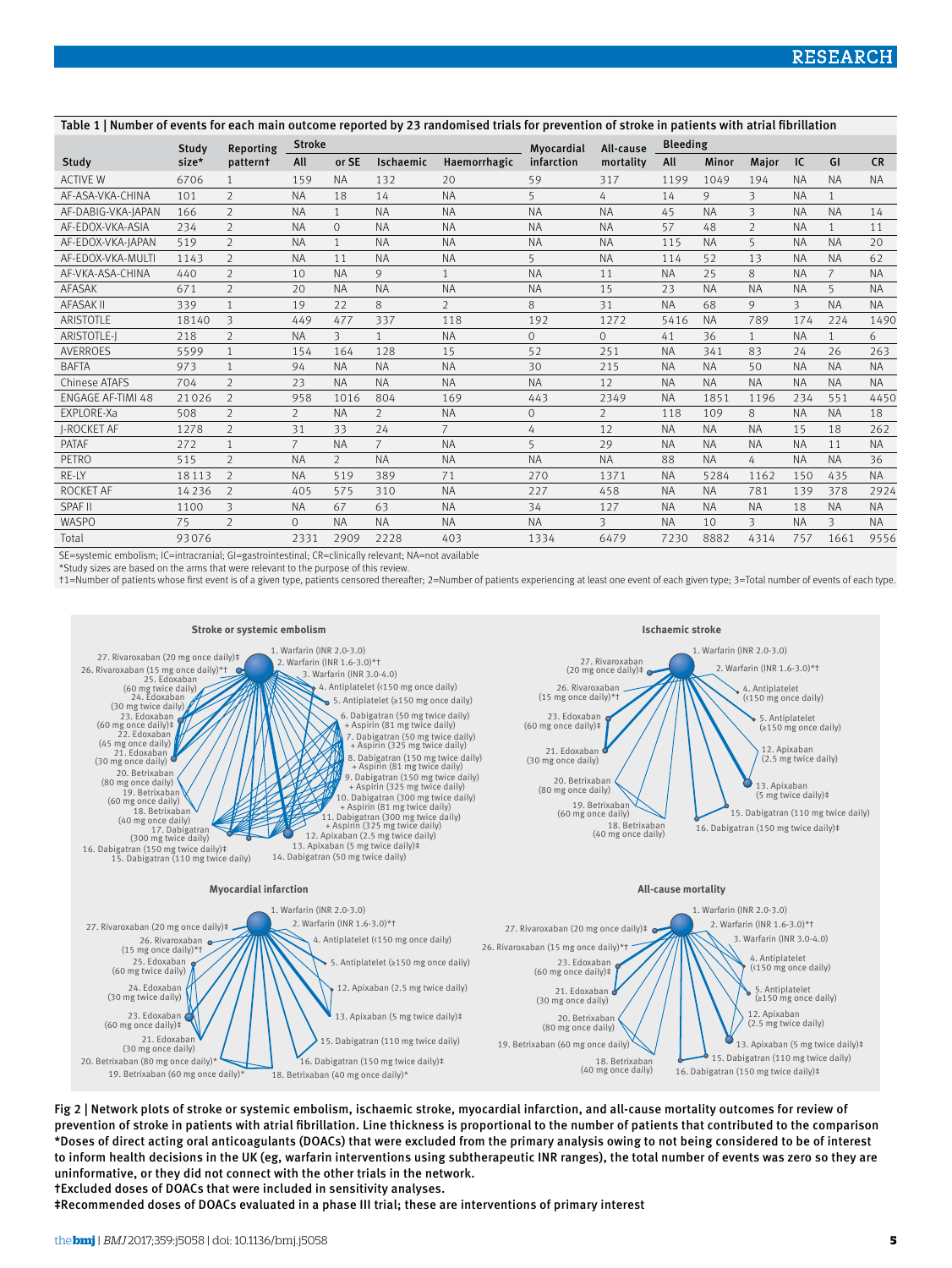

Fig 3 | Network plots of bleeding outcomes for review of prevention of stroke in patients with atrial fibrillation. Line thickness is proportional to the number of patients that contributed to the comparison

\*Doses of direct acting oral anticoagulants (DOACs) that were excluded from the primary analysis owing to not being considered to be of interest to inform health decisions in the UK (eg, warfarin interventions using subtherapeutic INR ranges), the total number of events was zero so they are uninformative, or they did not connect with the other trials in the network.

†Excluded doses of DOACs that were included in sensitivity analyses.

‡Recommended doses of DOACs evaluated in a phase III trial; these are interventions of primary interest

#### Efficacy and safety results

A total of 27 different interventions were included in the network: the direct comparisons made for different outcomes are shown in figure 2 (efficacy outcomes) and figure 3 (safety outcomes). Table 2 shows evidence that apixaban 5 mg twice daily (odds ratio 0.79, 95% confidence interval 0.66 to 0.94), dabigatran 150 mg twice daily (0.65, 0.52 to 0.81), edoxaban 60 mg once daily (0.86, 0.74 to 1.01), and rivaroxaban 20 mg once daily (0.88, 0.74 to 1.03) all reduce the risk of stroke or systemic embolism compared with warfarin INR 2.0-3.0. The risk of ischaemic stroke was lower for dabigatran (0.76, 0.58 to 0.98) but higher for antiplatelet interventions (<150 mg once daily: 1.61, 1.25 to 2.07 and ≥150 mg once daily: 1.88, 1.40 to 2.51) than for warfarin INR 2.0-3.0. Comparing DOACs, there was evidence of a higher risk of stroke or systemic embolism with edoxaban 60 mg once daily (1.33, 1.02 to 1.75) and rivaroxaban 20 mg once daily (1.35, 1.03 to 1.78) than with dabigatran 150 mg twice daily. There was little evidence that the risk of ischaemic stroke differed between licensed strengths of DOACs.

There was weak evidence that the risk of myocardial infarction was higher with dabigatran 110 mg twice daily (odds ratio 1.32, 95% confidence interval 0.97 to 1.79), dabigatran 150 mg twice daily (1.29, 0.96 to 1.75), and edoxaban 30 mg once daily (1.22, 0.97 to 1.53) compared with warfarin INR 2.0-3.0. The risk of myocardial infarction was lower with rivaroxaban 20 mg once daily (0.80, 0.61 to 1.04) compared with warfarin INR 2.0-3.0. Between the DOACs, there was weak evidence that the risk of myocardial infarction was higher with dabigatran 150 mg twice daily compared with apixaban 5 mg twice daily (1.48, 0.98 to 2.2), and lower with rivaroxaban 20 mg once daily compared with dabigatran 150 mg twice daily (0.62, 0.41 to 0.93). The risk of all-cause mortality was lower with all the DOAC interventions compared with warfarin INR 2.0-3.0: odds ratios ranged from 0.83 for rivaroxaban 20 mg once daily (95% confidence interval 0.69 to 1.00) to 0.91 for dabigatran 110 mg twice daily (0.80 to 1.04) and edoxaban 60 mg once daily (0.82 to 1.01). There was little evidence of differences between the effects of licensed DOACs on all-cause mortality.

Table 3 shows evidence that apixaban 5 mg twice daily (odds ratio 0.71, 95% confidence interval 0.61 to 0.81), dabigatran 110 mg twice daily (0.80, 0.69 to 0.93), edoxaban 30 mg once daily (0.46, 0.40 to 0.54), and edoxaban 60 mg once daily (0.78, 0.69 to 0.90) all reduce the risk of major bleeding compared with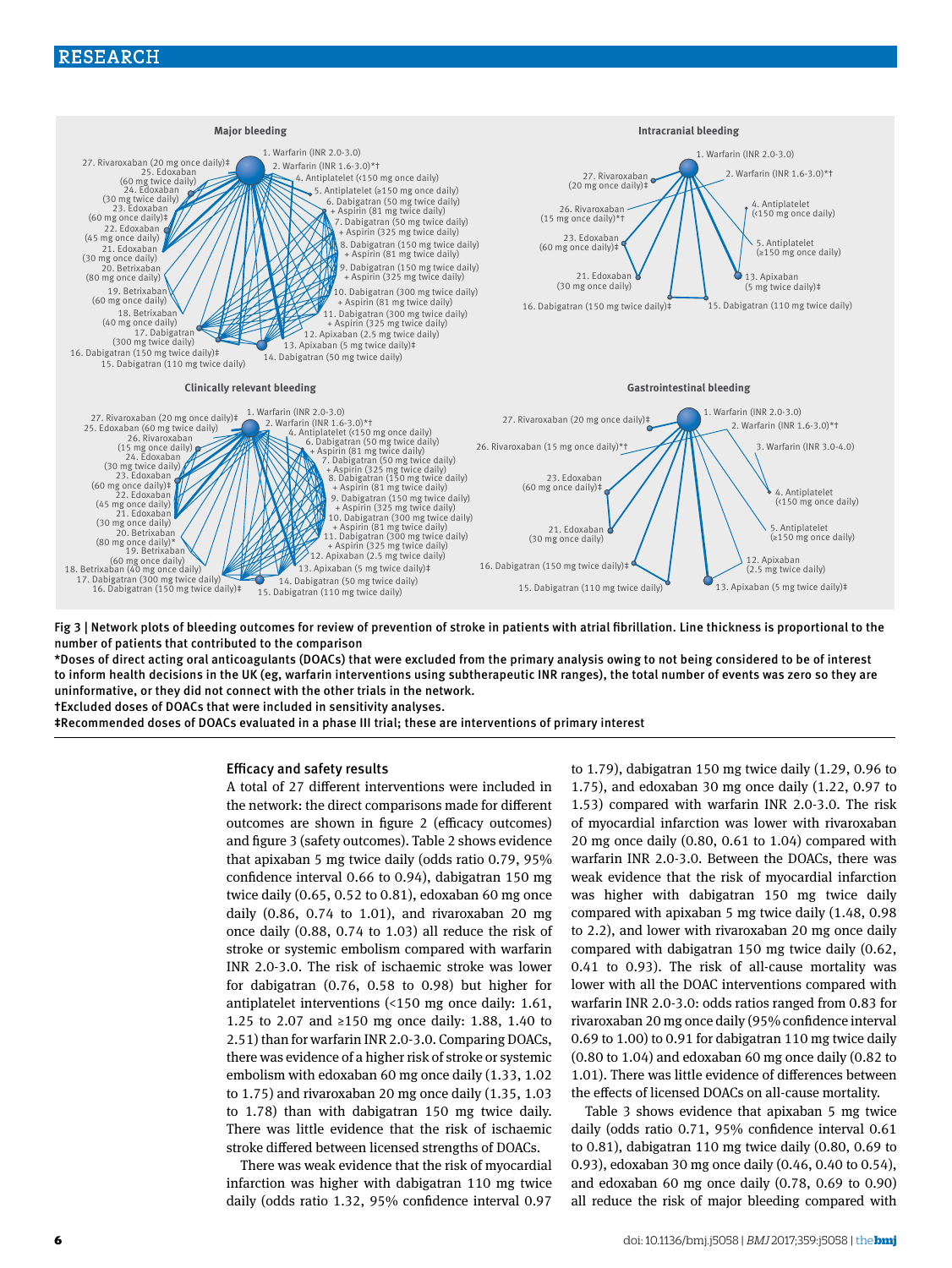| Table 2   Results of the stroke, myocardial infarction, and mortality outcomes for review of prevention of stroke in patients with atrial fibrillation |         |                               |             |                           |             |                              |                     |                           |  |
|--------------------------------------------------------------------------------------------------------------------------------------------------------|---------|-------------------------------|-------------|---------------------------|-------------|------------------------------|---------------------|---------------------------|--|
|                                                                                                                                                        |         | Stroke or systemic embolism   |             | <b>Ischaemic stroke</b>   |             | <b>Myocardial infarction</b> | All-cause mortality |                           |  |
|                                                                                                                                                        | Type*   | Odds ratio (95% CI)           | <b>Type</b> | Odds ratio (95% CI)       | <b>Type</b> | Odds ratio (95% CI)          | <b>Type</b>         | Odds ratio (95% CI)       |  |
| Comparison with warfarin INR 2.0-3.0                                                                                                                   |         |                               |             |                           |             |                              |                     |                           |  |
| Antiplatelet:                                                                                                                                          |         |                               |             |                           |             |                              |                     |                           |  |
| <150 mg once daily                                                                                                                                     | D and I | 1.88 (1.40 to 2.51)           |             | 2.52 (1.62 to 3.99)       | D and I     | 1.02 (0.64 to 1.64)          | D and I             | 1.08 (0.88 to 1.33)       |  |
| $\geq$ 150 mg once daily                                                                                                                               | D       | $1.61$ (1.25 to 2.07)         | D           | 2.00 (1.51 to 2.67)       | D           | 1.38 (0.94 to 2.03)          | D                   | 1.04 (0.87 to 1.25)       |  |
| Apixaban:                                                                                                                                              |         |                               |             |                           |             |                              |                     |                           |  |
| 5 mg twice daily                                                                                                                                       | D       | 0.79 (0.66 to 0.94)           | D           | 0.92 (0.74 to 1.14)       | D           | 0.87 (0.66 to 1.15)          | D                   | 0.88 (0.79 to 0.98)       |  |
| Dabigatran:                                                                                                                                            |         |                               |             |                           |             |                              |                     |                           |  |
| 110 mg twice daily                                                                                                                                     | D       | $0.90(0.74 \text{ to } 1.10)$ | D           | 1.14 (0.90 to 1.44)       | D           | 1.32 (0.97 to 1.79)          | D                   | $0.91$ (0.80 to 1.04)     |  |
| 150 mg twice daily                                                                                                                                     | D       | 0.65(0.52 to 0.81)            | D           | 0.76 (0.58 to 0.98)       | D           | 1.29 (0.96 to 1.75)          | D                   | 0.88 (0.77 to 1.01)       |  |
| Edoxaban:                                                                                                                                              |         |                               |             |                           |             |                              |                     |                           |  |
| 30 mg once daily                                                                                                                                       | D       | 1.13 (0.97 to 1.32)           | D           | 1.44 (1.21 to 1.71)       | D           | 1.22 (0.97 to 1.53)          | D                   | 0.86 (0.78 to 0.96)       |  |
| 60 mg once daily                                                                                                                                       | D       | 0.86 (0.74 to 1.01)           | D           | 1.01 (0.84 to 1.21)       | D           | 0.96 (0.75 to 1.22)          | D                   | 0.91 (0.82 to 1.01)       |  |
| Rivaroxaban:                                                                                                                                           |         |                               |             |                           |             |                              |                     |                           |  |
| 20 mg once daily                                                                                                                                       | D       | 0.88 (0.74 to 1.03)           | D           | $0.93$ $(0.74$ to $1.16)$ | D           | $0.80$ (0.61 to 1.04)        | D                   | $0.83$ (0.69 to 1.00)     |  |
| Comparison between recommended doses of DOACs evaluated in a phase III trial                                                                           |         |                               |             |                           |             |                              |                     |                           |  |
| Dabigatran 150 mg twice daily and<br>apixaban 5 mg twice daily                                                                                         |         | 0.82 (0.62 to 1.08)           |             | $0.83$ (0.59 to 1.16)     |             | 1.48 (0.98 to 2.22)          |                     | 1.00 (0.84 to 1.19)       |  |
| Edoxaban 60 mg once daily and<br>apixaban 5 mg twice daily                                                                                             |         | 1.09 (0.87 to 1.39)           |             | 1.10 (0.83 to 1.46)       |             | 1.10 (0.76 to 1.58)          |                     | 1.03 (0.89 to 1.20)       |  |
| Rivaroxaban 20 mg once daily and<br>apixaban 5 mg twice daily                                                                                          |         | 1.11 (0.87 to 1.41)           |             | 1.01 (0.74 to 1.38)       |             | 0.92 (0.63 to 1.34)          |                     | 0.94 (0.76 to 1.17)       |  |
| Edoxaban 60 mg once daily and<br>dabigatran 150 mg twice daily                                                                                         |         | 1.33 (1.02 to 1.75)           |             | 1.33 (0.97 to 1.83)       |             | 0.74 (0.50 to 1.09)          |                     | 1.03 (0.87 to 1.22)       |  |
| Rivaroxaban 20 mg once daily and<br>dabigatran 150 mg twice daily                                                                                      |         | 1.35 (1.03 to 1.78)           |             | 1.22 (0.87 to 1.73)       |             | $0.62$ (0.41 to 0.93)        |                     | $0.94$ (0.74 to 1.18)     |  |
| Rivaroxaban 20 mg once daily and<br>edoxaban 60 mg once daily                                                                                          |         | 1.01 (0.80 to 1.27)           |             | 0.92 (0.69 to 1.23)       |             | 0.84 (0.59 to 1.20)          |                     | $0.91$ $(0.73$ to $1.13)$ |  |

Comparisons for which the ratio between 95% confidence interval limits exceeded nine were considered imprecisely estimated and were not reported in tables, except where they included a recommended dose of a DOAC. DOACs=direct acting oral anticoagulants

\*Type of evidence: D=direct; I=indirect; D and I=both direct and indirect

warfarin INR 2.0-3.0. Between the DOACs, there was evidence that the risk of major bleeding was higher with dabigatran 150 mg twice daily compared with apixaban 5 mg twice daily (1.33, 1.09 to 1.62), with rivaroxaban 20 mg twice daily compared with apixaban 5 mg twice daily  $(1.45, 1.19 \text{ to } 1.78)$ , and with rivaroxaban 20 mg twice daily compared with edoxaban 60 mg once daily (1.31, 1.07 to 1.59). There was strong evidence that the risk of intracranial bleeding was lower with apixaban 5 mg twice daily, dabigatran 110 mg twice daily, dabigatran 150 mg twice daily, edoxaban 30 mg once daily, edoxaban 60 mg once daily, and rivaroxaban 20 mg once daily compared with warfarin INR 2.0-3.0. For each of these DOACs and doses, except for rivaroxaban 20 mg once daily, the estimated relative risk reduction for intracranial bleeding was more than 50%. There was strong evidence that the risk of intracranial bleeding was lower with apixaban 5 mg twice daily compared with the other doses of licenced strengths of DOACs. The risk of intracranial bleeding was higher with rivaroxaban 20 mg once daily compared with apixaban 5 mg twice daily, dabigatran 150 mg twice daily, and edoxaban 60 mg once daily.

There was evidence that the risk of gastrointestinal bleeding was higher with dabigatran 150 mg twice daily (odds ratio 1.52, 95% confidence interval 1.20 to 1.91), edoxaban 60 mg once daily (1.22, 1.01 to 1.49), and rivaroxaban 20 mg once daily (1.47, 1.20 to 1.81) than for warfarin INR 2.0-3.0. The risk of gastrointestinal bleeding was lower with apixaban 5 mg twice daily than with other doses of DOACS.

The risk of clinically relevant bleeding during antiplatelet therapy <150 mg once daily was lower than with warfarin INR 2.0-3.0 (odds ratio 0.59, 95% confidence interval 0.45 to 0.77). There was evidence that the risk of clinically relevant bleeding was also lower with apixaban 5 mg twice daily (0.67, 0.60 to 0.75), edoxaban 30 mg once daily (0.59, 0.54 to 0.64), and edoxaban 60 mg twice daily (0.84, 0.77 to 0.90) than with warfarin INR 2.0-3.0. However, edoxaban 30 mg twice daily and edoxaban 60 mg twice daily substantially increased the risk of clinically relevant bleeding compared with warfarin INR 2.0-3.0**.** Between the DOACs, there was evidence that the risk of clinically relevant bleeding was higher with edoxaban 60 mg once daily compared with apixaban 5 mg twice daily (1.24, 1.09 to 1.42), rivaroxaban 20 mg once daily compared with apixaban 5 mg twice daily (1.53, 1.33 to 1.75), and rivaroxaban 20 mg once daily compared with edoxaban 60 mg once daily (1.23, 1.1 to 1.37).

In meta-regression analysis there was no evidence of effect modification owing to mean age, percentage of male patients, mean  $\mathtt{CHADS}_{2}$  score, or mean time in warfarin therapeutic range for the main outcomes (web appendix 6). There were not enough data to analyse the influence of other effect modifiers. Furthermore, we found similar results after merging the warfarin interventions where the INR range was 1.6-3.0 with the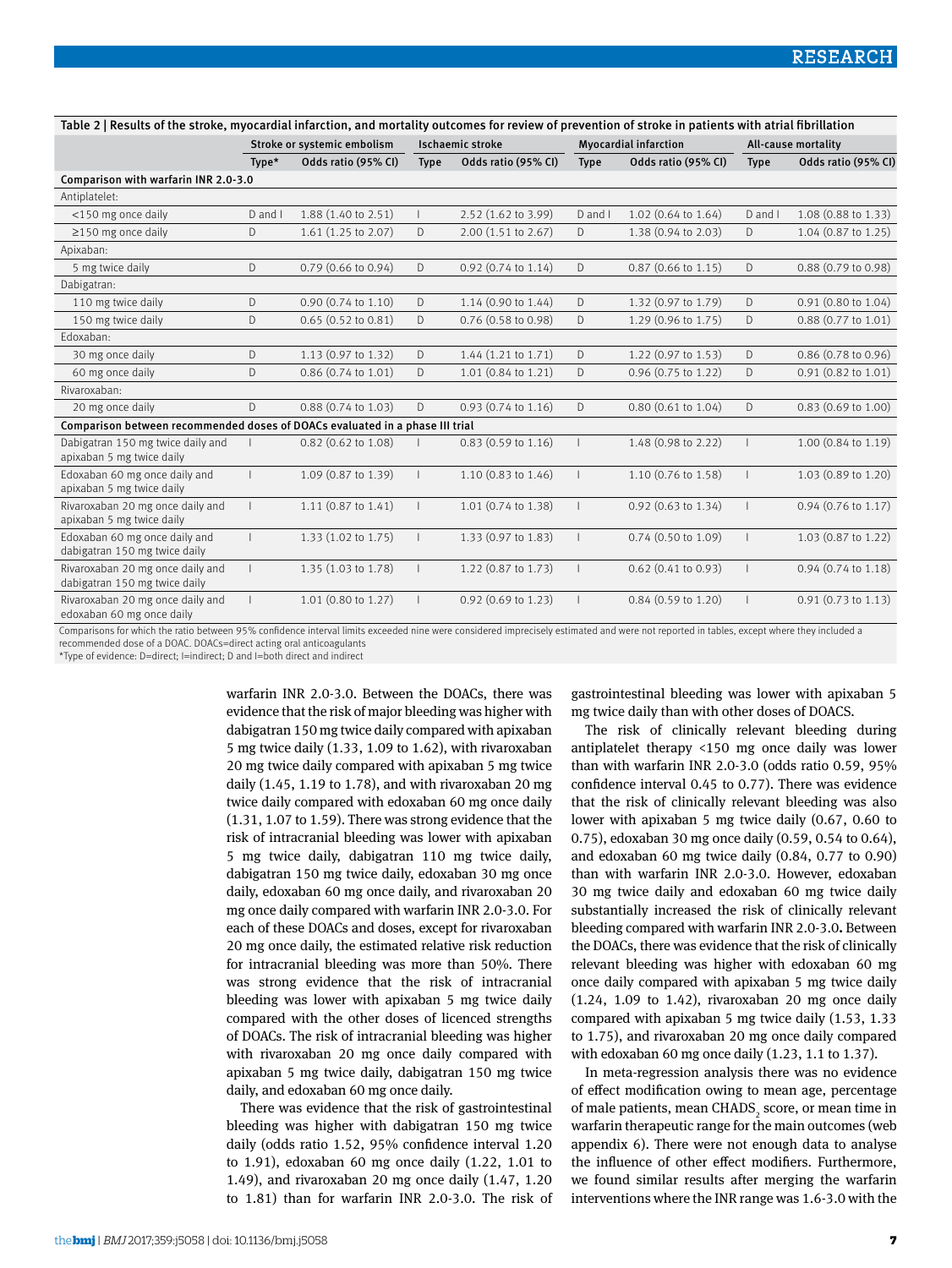| Table 3   Results of bleeding outcomes for prevention of stroke in patients with atrial fibrillation |           |                       |              |                       |             |                           |                     |                               |  |
|------------------------------------------------------------------------------------------------------|-----------|-----------------------|--------------|-----------------------|-------------|---------------------------|---------------------|-------------------------------|--|
|                                                                                                      | Major     |                       | Intracranial |                       |             | Gastrointestinal          | Clinically relevant |                               |  |
|                                                                                                      | $Type*$   | Odds ratio (95% CI)   | <b>Type</b>  | Odds ratio (95% CI)   | <b>Type</b> | Odds ratio (95% CI)       | <b>Type</b>         | Odds ratio (95% CI)           |  |
| Comparisons with warfarin INR 2.0-3.0                                                                |           |                       |              |                       |             |                           |                     |                               |  |
| Antiplatelet:                                                                                        |           |                       |              |                       |             |                           |                     |                               |  |
| <150 mg once daily                                                                                   | D and I   | 0.75 (0.52 to 1.06)   |              | 0.50 (0.21 to 1.23)   |             | 1.03 (0.46 to 2.35)       | D<br>and I          | 0.59 (0.45 to 0.77)           |  |
| $\geq$ 150 mg once daily                                                                             | D         | 1.07 (0.82 to 1.42)   | D            | 0.39 (0.13 to 0.98)   | D           | 1.60 (0.70 to 3.85)       | <b>NA</b>           | <b>NA</b>                     |  |
| Apixaban:                                                                                            |           |                       |              |                       |             |                           |                     |                               |  |
| 5 mg twice daily                                                                                     | D         | 0.71(0.61 to 0.81)    | D            | 0.42 (0.30 to 0.58)   | D           | 0.89 (0.68 to 1.15)       | D                   | $0.67$ (0.60 to 0.75)         |  |
| Dabigatran:                                                                                          |           |                       |              |                       |             |                           |                     |                               |  |
| 110 mg twice daily                                                                                   | D         | 0.80 (0.69 to 0.93)   | D.           | 0.31(0.19 to 0.47)    | D           | 1.11 (0.87 to 1.42)       | <b>NA</b>           | <b>NA</b>                     |  |
| 150 mg twice daily                                                                                   | D         | 0.94 (0.81 to 1.08)   | D            | 0.40 (0.27 to 0.59)   | D           | 1.52 (1.20 to 1.91)       | D                   | 1.56 (0.50 to 5.74)           |  |
| Edoxaban:                                                                                            |           |                       |              |                       |             |                           |                     |                               |  |
| 30 mg once daily                                                                                     | D         | $0.46$ (0.40 to 0.54) | D            | 0.31(0.21 to 0.43)    | D           | $0.67$ $(0.53$ to $0.84)$ | D                   | $0.59(0.54 \text{ to } 0.64)$ |  |
| 45 mg once daily                                                                                     | <b>NA</b> | <b>NA</b>             | <b>NA</b>    | <b>NA</b>             | <b>NA</b>   | <b>NA</b>                 | D                   | 1.09(0.37, 3.04)              |  |
| 60 mg once daily                                                                                     | D         | 0.78 (0.69 to 0.90)   | D            | 0.46 (0.33 to 0.62)   | D           | 1.22 (1.01 to 1.49)       | D                   | 0.84 (0.77 to 0.90)           |  |
| 30 mg twice daily                                                                                    | <b>NA</b> | <b>NA</b>             | <b>NA</b>    | <b>NA</b>             | <b>NA</b>   | <b>NA</b>                 | D                   | 1.97 (1.04 to 3.67)           |  |
| 60 mg twice daily                                                                                    | <b>NA</b> | <b>NA</b>             | <b>NA</b>    | <b>NA</b>             | <b>NA</b>   | <b>NA</b>                 | D                   | 2.76 (1.46 to 5.17)           |  |
| Rivaroxaban:                                                                                         |           |                       |              |                       |             |                           |                     |                               |  |
| 20 mg once daily                                                                                     | D         | 1.03 (0.89 to 1.18)   | D            | $0.65$ (0.46 to 0.91) | D           | 1.47 (1.20 to 1.81)       | D                   | 1.03 (0.95 to 1.11)           |  |
| Comparison between recommended doses of DOACs evaluated in a phase III trial                         |           |                       |              |                       |             |                           |                     |                               |  |
| Dabigatran 150 mg twice daily and<br>apixaban 5 mg twice daily                                       |           | 1.33 (1.09 to 1.62)   |              | $0.96$ (0.58 to 1.60) |             | 1.71 (1.21 to 2.43)       |                     | 2.32 (0.74 to 8.63)           |  |
| Edoxaban 60 mg once daily and<br>apixaban 5 mg twice daily                                           |           | 1.11 (0.92 to 1.35)   |              | 1.09 (0.69 to 1.70)   |             | 1.38 (1.00 to 1.92)       |                     | 1.24 (1.09 to 1.42)           |  |
| Rivaroxaban 20 mg once daily and<br>apixaban 5 mg twice daily                                        |           | 1.45 (1.19 to 1.78)   |              | 1.55 (0.97 to 2.49)   |             | 1.66 (1.19 to 2.33)       |                     | 1.53 (1.33 to 1.75)           |  |
| Edoxaban 60 mg once daily and<br>dabigatran 150 mg twice daily                                       |           | 0.84 (0.69 to 1.02)   |              | 1.13 (0.69 to 1.87)   |             | 0.81 (0.60 to 1.09)       |                     | $0.54$ (0.14 to 1.68)         |  |
| Rivaroxaban 20 mg once daily and<br>dabigatran 150 mg twice daily                                    |           | 1.10 (0.90 to 1.34)   |              | 1.61 (0.96 to 2.72)   |             | 0.97 (0.71 to 1.33)       |                     | $0.66$ $(0.18$ to $2.07)$     |  |
| Rivaroxaban 20 mg once daily and<br>edoxaban 60 mg once daily                                        |           | 1.31 (1.07 to 1.59)   |              | 1.43 (0.90 to 2.26)   |             | 1.21 (0.90 to 1.60)       |                     | $1.23(1.10 \text{ to } 1.37)$ |  |

Comparisons for which the ratio between 95% confidence interval limits exceeded nine were considered imprecisely estimated and were not reported in tables, except where they included a recommended dose of a DOAC. NA=not available; DOACs=direct acting oral anticoagulants

\*Type of evidence: D=direct; I=indirect; D and I=both direct and indirect

reference node (warfarin INR 2.0-3.0), after excluding the unusually large dose range considered for aspirin in the AVERROES trial, and with more elaborate models taking into account the follow-up periods and reporting patterns across studies.

Figure 4 shows that apixaban 5 mg twice daily was ranked as being the most effective intervention for several of the outcomes evaluated including stroke or systemic embolism, myocardial infarction, and all-cause mortality. It was also ranked as being the safest with lowest incidence of major and gastrointestinal bleeding. Edoxaban 60 mg once daily was ranked second for major bleeding and all-cause mortality. Except for the outcome of all-cause mortality, rivaroxaban 20 mg once daily was ranked lowest of the DOACs. The non-DOAC interventions (warfarin dosed to achieve an INR 2.0- 3.0 and antiplatelet ≥150 mg once daily) were ranked lowest for stroke or systemic embolism.

#### Cost effectiveness results

Table 4 shows that dabigatran 150 mg twice daily had the lowest expected lifetime total cost (£23 064) for a patient aged 70 starting anticoagulation, followed by apixaban 5 mg twice daily, edoxaban 60 mg once daily, warfarin, and rivaroxaban 20 mg once daily which had the highest expected lifetime total cost (£24 841), although there is substantial uncertainty around these estimates. Apixaban 5 mg twice daily had the highest expected quality adjusted life years (QALYs) (5.49), followed by rivaroxaban 20 mg once daily (5.45), dabigatran 150 mg twice daily (5.42), edoxaban 60 mg once daily (5.41), and warfarin (5.17), though again there is substantial uncertainty. Assuming that the UK NHS is willing to pay £20 000 for each year of perfect health (one QALY), all DOACs have a positive expected incremental net benefit compared with warfarin. Apixaban 5 mg twice daily has the highest expected incremental net benefit (£7533), followed by dabigatran 150 mg twice daily (£6365), rivaroxaban 20 mg once daily (£5279), and edoxaban 60 mg once daily (£5212). Apixaban 5 mg twice daily is the only DOAC for which the 95% confidence interval around incremental net benefit is positive, suggesting that apixaban is cost effective compared with warfarin. Similar results were found for the higher £30 000 threshold. Uncertainty in the estimated total costs and QALYs is illustrated in the cost effectiveness plane (web appendix 7). Figure 5 shows that apixaban 5 mg twice daily has the highest probability of being the most cost effective product for prevention of stroke in patients with atrial fibrillation of the five selected for comparison. It has a probability close to 60% in the £20 000-£30 000 range of willingness to pay, which is the range generally considered by NICE. Warfarin and edoxaban 60 mg twice daily are unlikely to be cost effective. Sensitivity analyses, described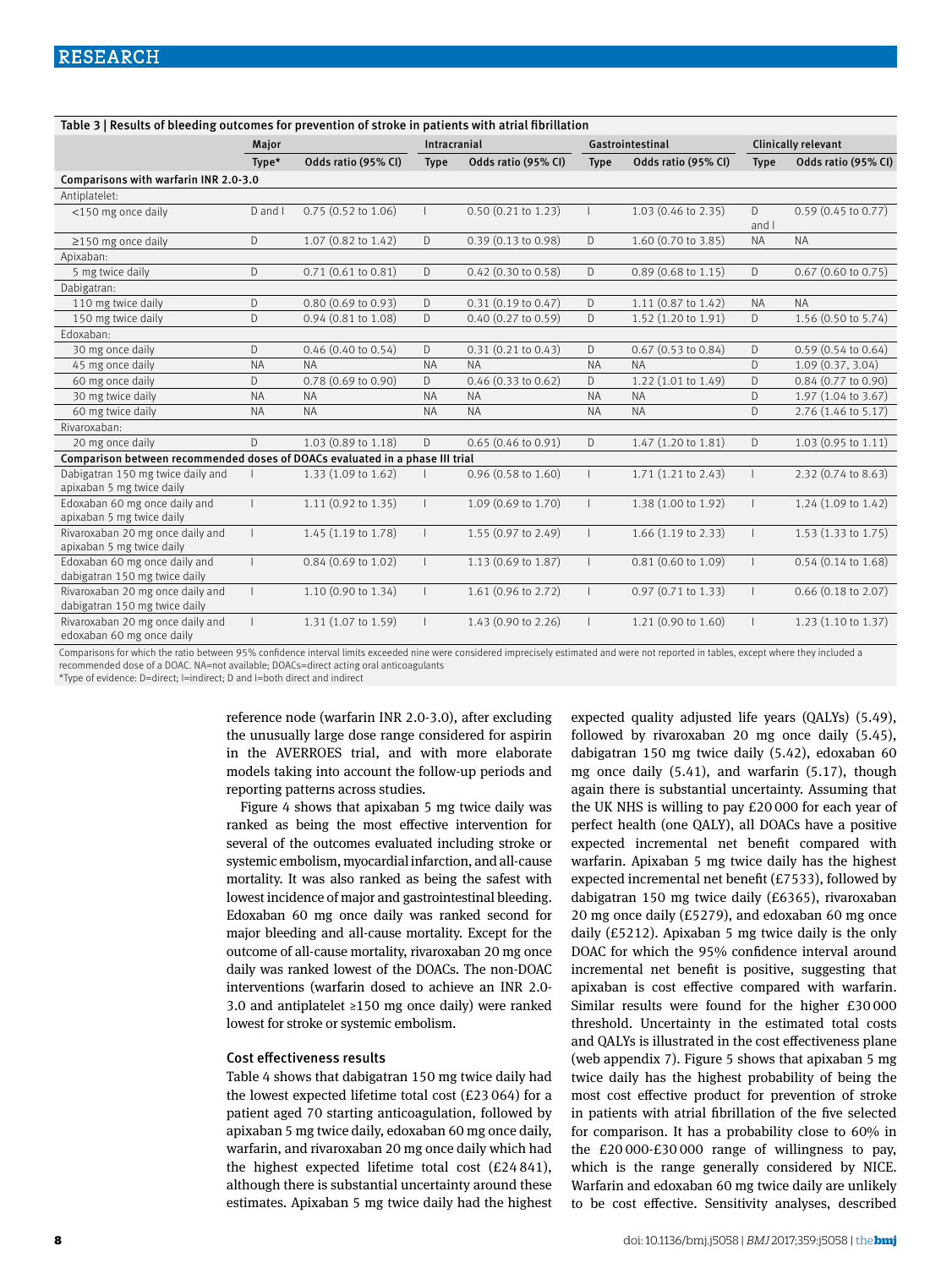# RESEARCH



Fig 4 | Rankograms for doses of licensed products examined in prevention of stroke in patients with atrial fibrillation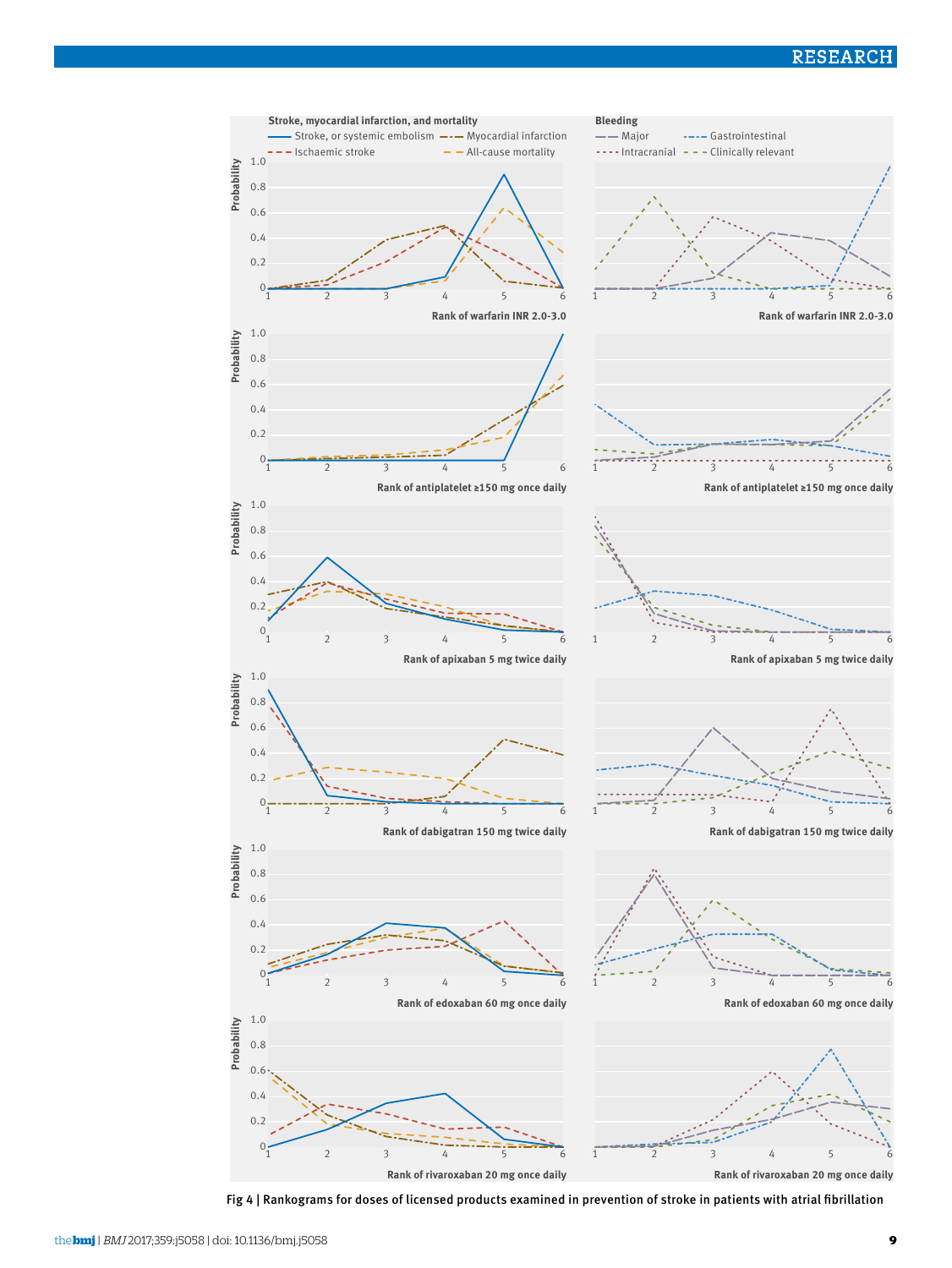Table 4 | Cost effectiveness of preferred licensed products for prevention of stroke in patients with atrial fibrillation. Expected (mean) values reported (95% confidence intervals). Incremental values are relative to warfarin international normalised ratio (INR) 2.0-3.0

| <b>Warfarin INR</b>                                 | Apixaban 5 mg   | Dabigatran 150 mg | Edoxaban 60 mg  | Rivaroxaban 20 mg |  |  |  |  |  |  |
|-----------------------------------------------------|-----------------|-------------------|-----------------|-------------------|--|--|--|--|--|--|
| $2.0 - 3.0$                                         | twice daily     | twice daily       | once daily      | once daily        |  |  |  |  |  |  |
|                                                     |                 |                   |                 |                   |  |  |  |  |  |  |
| 24 418 (12 189                                      | 23 340 (12 842) | 23 064 (12 674    | 23 985 (13 098) | 24 841 (13 198    |  |  |  |  |  |  |
| to 50 365)                                          | to 45 753)      | to 46 075)        | to 46 319)      | to 47 603)        |  |  |  |  |  |  |
| <b>NA</b>                                           | $-1078(-7626$   | $-1354(-8049$     | $-433(-6430)$   | 422 (-4730)       |  |  |  |  |  |  |
|                                                     | to 2568)        | to 2273)          | to 3619)        | to 5104)          |  |  |  |  |  |  |
|                                                     |                 |                   |                 |                   |  |  |  |  |  |  |
| 5.166 (3.629)                                       | 5.488 (3.841)   | 5.416 (3.817      | 5.405 (3.819)   | 5.451 (3.824)     |  |  |  |  |  |  |
| to $6.541$ )                                        | to 6.795)       | to $6.701$ )      | to $6.678$ )    | to $6.797$ )      |  |  |  |  |  |  |
| <b>NA</b>                                           | $0.323(-0.015)$ | $0.251(-0.080)$   | $0.239(-0.112)$ | $0.285(-0.068)$   |  |  |  |  |  |  |
|                                                     | to $0.814$ )    | to 0.703)         | to 0.684)       | to $0.810$        |  |  |  |  |  |  |
| Expected incremental net benefit at threshold $(f)$ |                 |                   |                 |                   |  |  |  |  |  |  |
| <b>NA</b>                                           | 7533 (490)      | $6365 (-168$      | 5212 (-894      | 5279 (-1097       |  |  |  |  |  |  |
|                                                     | to 18 228)      | to 17 039)        | to 14826)       | to 15 180)        |  |  |  |  |  |  |
| <b>NA</b>                                           | 10760 (576      | 8871 (-597        | 7601 (-1556)    | 8130 (-1399)      |  |  |  |  |  |  |
|                                                     | to 25 861)      | to 23 402)        | to 20 987)      | to 22 819)        |  |  |  |  |  |  |
|                                                     |                 |                   |                 |                   |  |  |  |  |  |  |

QALY=quality adjusted life year; NA=not applicable

in further detail in web appendix 2, found that these results and conclusions were robust to changes in our assumptions. Dabigatran, edoxaban, and rivaroxaban would have to be sold at the negative annual prices of -£280, -£1140, and -£1173, respectively, in order to become more cost effective than apixaban.

#### **Discussion**

To our knowledge, this is the first study of all currently licensed direct acting oral anticoagulants (DOACs) for stroke prevention in patients with atrial fibrillation that has provided a rank order for their use, in terms of both individual efficacy and safety outcomes and overall cost effectiveness. DOACs appear to be at least as effective as warfarin in reducing the risk of stroke secondary to atrial fibrillation. They are associated with a reduced risk of bleeding compared with warfarin at doses to maintain an international normalised ratio (INR) between 2.0 and 3.0, although the risk of bleeding with these drugs is still substantial and some patient populations still



Fig 5 | Cost effectiveness acceptability curves. The probability each preferred intervention is most cost effective against willingness to pay for each QALY threshold

require monitoring between DOACs, based on network meta-analyses, suggested that apixaban 5 mg twice daily and edoxaban 60 mg twice daily reduced the risk of major bleeding the most compared with warfarin, while maintaining efficacy in reducing the risk of stroke. This advantage of apixaban offsets its slightly higher cost compared with other DOACs and thus apixaban is associated with the highest net benefit and quality adjusted life years (QALYs) in the cost effectiveness analysis. We found no convincing evidence of effect modification owing to mean time in warfarin therapeutic range, mean age, percentage of male patients, or mean  $\mathrm{CHADS}_{2}$  score across the different outcomes.

Our study has several implications for clinical practice. Current NICE guidance does not indicate whether one drug with the same mechanism of action should be used over another.<sup>7</sup> Providing evidence for development of prescribing guidelines is important for rational drug use, and may reduce costs of stocking multiple drugs. Our analysis indicates that, of the currently available DOACs, apixaban ranks highest on the balance of efficacy, safety, and cost. Policy makers, healthcare providers, and patients could therefore consider apixaban to be the first choice among DOACs for the prevention of stroke in most patients with atrial fibrillation, based on currently available evidence. However, clear guidance will be needed on the hierarchy of DOACs for stroke prevention in patients with atrial fibrillation, specifically a treatment hierarchy and conditions under which alternative drugs from within the same class should be prescribed (eg, as reserve treatments for patients with specific contraindications or adverse reactions to apixaban). This approach should increase the use of this drug class, benefit patient safety, and lead to eventual cost savings.

# Strengths and weaknesses in relation to other studies

Our findings about the overall efficacy and safety of DOACs are consistent with previously published metaanalyses and postapproval observational studies.<sup>10 12</sup>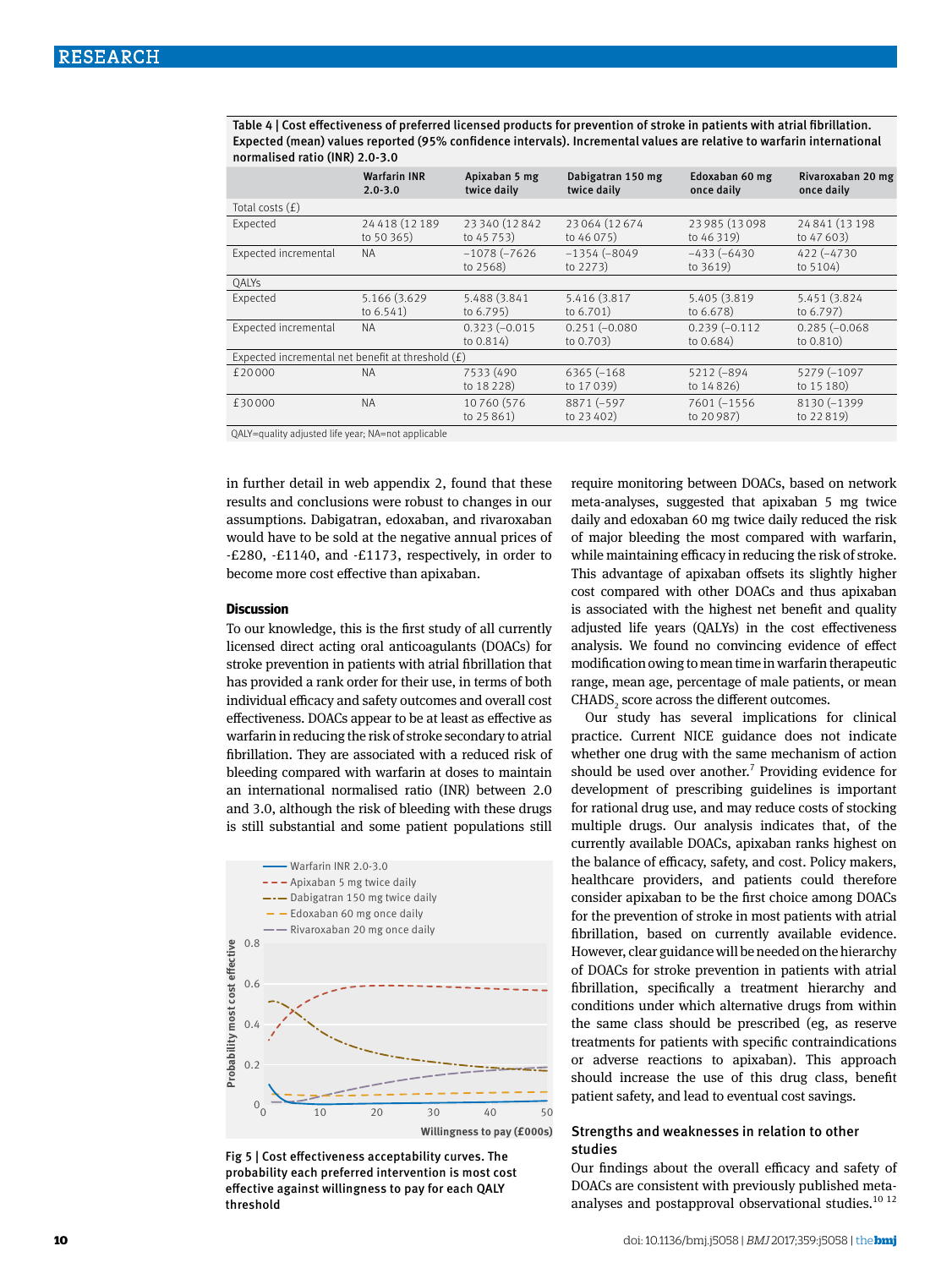<sup>34-36</sup> The probabilities used in our cost effectiveness analysis for outcomes including stroke, major bleeding, and all-cause mortality are also comparable to those observed in recent prospective atrial fibrillation registry studies.<sup>37</sup> A previous review with a similar analysis approach also ranked apixaban 5 mg twice daily and dabigatran 150 mg twice daily as the most cost effective drugs. $38$  However, this previous review only included five trials, hence there was considerable uncertainty around the conclusions and some relevant drug products could not be examined.

Recent studies have suggested that the efficacy and safety of dabigatran could be improved by monitoring the achieved drug levels, because these exhibit wide interpatient variation.<sup>39</sup> This may reduce the convenience of this DOAC and increase its cost compared with warfarin or other DOACs. A question has also been raised about the efficacy data for rivaroxaban: the largest efficacy study used an INR testing device which gave faulty readings.40 This means that a proportion of patients on warfarin may have been underdosed, inflating the relative efficacy of rivaroxaban. However, the number of patients using the INR testing device was low. The FDA have reanalysed the data to assess the impact of the faulty readings on the results and concluded that the effects on stroke or bleeding rates were minimal.<sup>41</sup>

#### Strengths and weaknesses of this study

The strengths of our study include comprehensive coverage of current research findings, careful appraisal of study quality, a focus on clinically relevant endpoints, and comprehensive analyses allowing comparisons between DOACs as well as comparisons of DOACs with warfarin. Limitations relate mainly to assumptions underlying the network meta-analysis and to limitations of the primary data. There were no direct comparisons between DOACs, necessitating a network meta-analysis approach. We were unable to fit random effects models because few comparisons were replicated in two or more trials. The network meta-analyses assume that studies making different comparisons do not differ in participant characteristics that are associated with response to treatment (effect modifiers). Where data were available for metaregression analyses and comparisons of direct versus indirect sources of evidence, we observed no clear evidence of effect modification.

Table 1 shows that many of the outcomes extracted for our review were incompletely reported. Such incomplete reporting reduces precision, and is a threat to the validity of results of systematic reviews if nonreporting of outcomes is influenced by the direction or statistical significance of the intervention effect. However, among the larger phase III trials comparing a DOAC with warfarin (ARISTOTLE, AVERROES, ENGAGE AF-TIMI 48, RE-LY and ROCKET AF) results for the following outcomes were all reported or could be derived from their components: stroke or systemic embolism, ischaemic stroke, myocardial infarction, all-cause mortality, major bleeding, intracranial

bleeding, and gastrointestinal bleeding. This gives some reassurance that the conclusions of our review are unlikely to have been substantially affected by bias owing to selective reporting of outcomes. It is nonetheless unfortunate that the outcome of clinically relevant bleeding was not reported by RE-LY. Studies were generally assessed as having a low risk of bias except that most were open label so were assessed as having a high risk of bias owing to a lack of blinding.

Our findings are limited by the constraints of cost effectiveness analyses. These make long term projections on the basis of short term trial evidence, observational data, and clinically informed assumptions about treatment pathways and health state transitions. Furthermore, the profile of patients treated in trials may not be the same as those treated in practice. Older patients and those with multiple comorbidities, who may have a higher risk of bleeding than younger patients with fewer comorbidities, have been excluded from many trials. Finally, the long term safety of DOACS will only emerge as this drug class becomes more widely used in large patient populations in the future.

A head to head trial comparing different DOAC drugs would overcome the need for indirect comparisons to be made through network meta-analysis and improve the precision of estimates of relative efficacy and safety. Our cost effectiveness analyses are sensitive to these indirect comparisons, many of which are not precisely estimated. The analyses are also sensitive to costs, the effect of past events on future hazard ratios, and probabilities of treatment switching. A head to head trial would provide valuable information on these measures, although measuring all outcomes with sufficient precision would require a very large trial, which could be prohibitively expensive. Furthermore, the additional benefits and convenience for older patients and their carers are important factors to be considered.

#### Conclusion

DOACs appear to be at least equivalent to warfarin at preventing stroke in patients with atrial fibrillation and to carry a reduced risk of bleeding. They overcome some of the limitations associated with warfarin and may lead to increased use by patients with atrial fibrillation. The cost of anticoagulation may be greatly reduced once generic DOACs become available, since they do not require monitoring, the major cost associated with warfarin use. Despite a similar mechanism of action, apixaban at the right dose appears to maximise efficacy and safety among the DOACs, with favourable cost effectiveness. Further long term data may bring other insights with respect to safety, and it is important to identify patient groups that may not benefit from DOACs, as well as to develop drugs to reverse the anticoagulant effects of each DOAC.9 Additional investments in new trials that address limitations of the current evidence may help practitioners and policy makers better understand the role of DOACs in this clinical setting.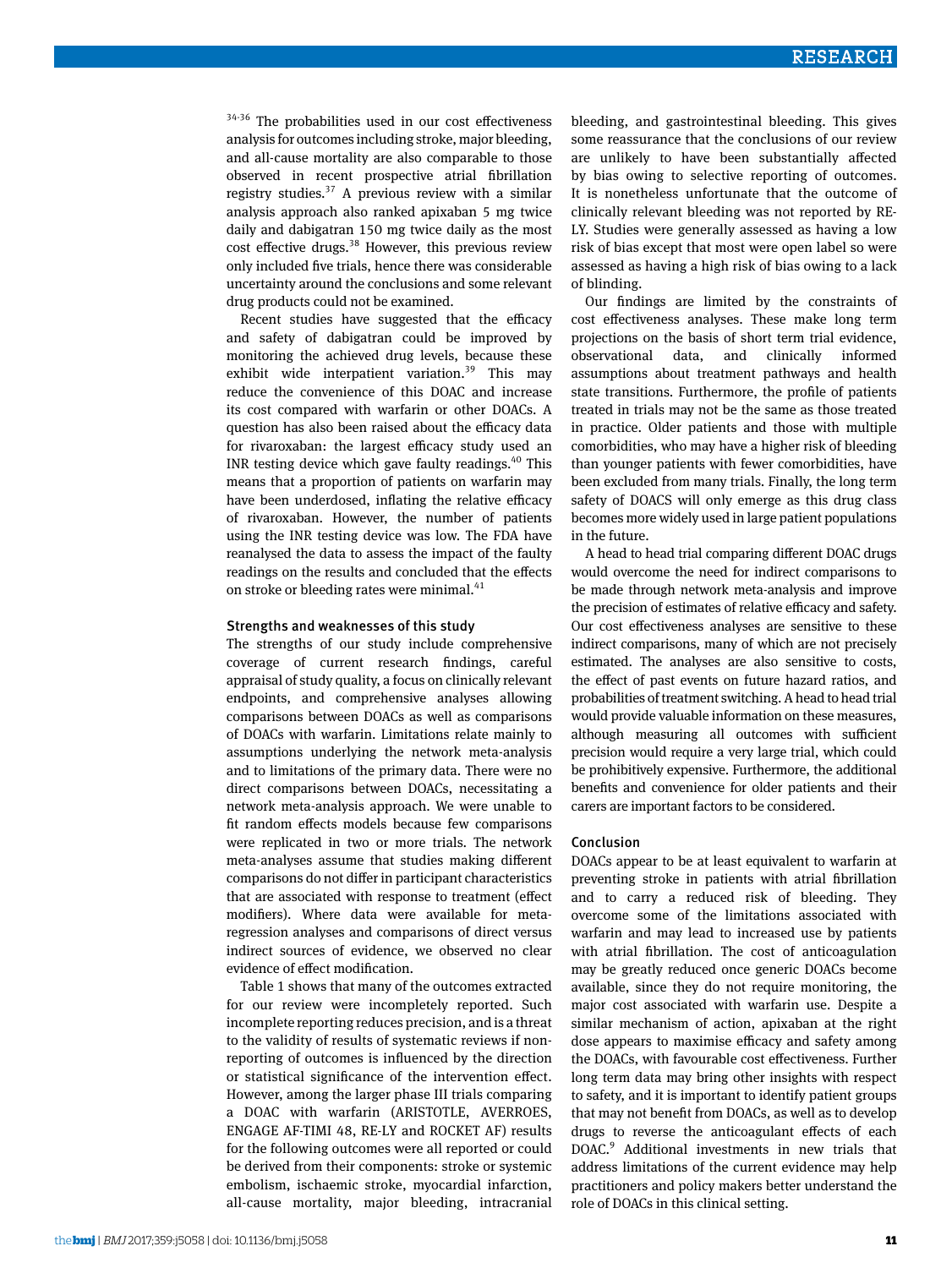#### AUTHOR AFFILIATIONS

<sup>1</sup>Department of Population Health Sciences, Bristol Medical School, University of Bristol, Oakfield House, Oakfield Grove, Bristol BS8 2BN, UK

<sup>2</sup> National Institute for Health Research Bristol Biomedical Research Centre, Oakfield House, Oakfield Grove, Bristol BS8 2BN, UK

<sup>3</sup> Faculty of Population Health Sciences, University College London, London, UK

4 The National Institute for Health Research Collaboration for Leadership in Applied Health Research and Care West (NIHR CLAHRC West) at University Hospitals Bristol NHS Foundation Trust, Bristol, UK

5 University College London Hospitals NHS Foundation Trust, London, UK

6 Royal National Orthopaedic Hospital NHS Trust, London, UK

<sup>7</sup> AntiCoagulation Europe, Bromley, Kent, UK

8 Thrombosis UK, Llanwrda, UK

We are grateful to Alexandra McAleenan for help with data extraction, Juan Pablo Casas and Penny Whiting for help with preparing the original grant submission, Alison Richards and Margaret Burke for help with designing and running search strategies, Sarah Dawson for help with screening titles and abstracts, and Dong Liu for help with translation of a Chinese paper.

Copyright: This work is subject to Crown Copyright.

Contributors: JACS, RS, and ADH conceived the project. GNO, PAD, PNB, and JS selected articles for inclusion, extracted data, and assessed the risk of bias. JACS, JPTH, JALL, ADH, and RS selected results for inclusion. JACS, JPTH, SD, NJW, JALL, and DMC planned the statistical analyses. JALL performed the network meta-analyses. NJW, WH, HHZT, and PAB developed and analysed the economic models. HHZT performed the cost effectiveness analyses. ADH, RS, and CS provided clinical expertise. DE and ASB provided a patient perspective. PNB provided pharmaceutical expertise. JALL, JPTH, RS, and HHZT wrote the first draft of the paper and all authors revised it critically for important intellectual content. All authors have approved this version for publication. JACS is the study guarantor.

Funding: This research was funded by the National Institute for Health Research (NIHR). Additional time from PAD was supported by the NIHR Collaboration for Leadership in Applied Health Research and Care West (CLAHRC West) at University Hospitals Bristol NHS Foundation Trust. JACS is funded by NIHR Senior Investigator award NF-SI-0611-10168. The funders were not actively involved in the research process at any stage.

Competing interests: JACS was a former member of the Health Technology Assessment Clinical Trial Board. CS is currently a Health Services and Delivery Research - Researcher Led Board member. NJW, JS, and SD report NIHR and Medical Research Council grants during the conduct of the study, outside the present work. Other authors have no potential conflicts of interest to declare.

Ethical approval: Not required.

Data sharing: No additional data are available

Transparency: The corresponding author, JACS, affirms that this manuscript is an honest, accurate, and transparent account of the study being reported; that no important aspects of the study have been omitted; and that any discrepancies from the study as planned (and, if relevant, registered) have been explained.

This is an Open Access article distributed in accordance with the terms of the Creative Commons Attribution (CC BY 4.0) license, which permits others to distribute, remix, adapt and build upon this work, for commercial use, provided the original work is properly cited. See: [http://creativecommons.org/licenses/by/4.0/.](http://creativecommons.org/licenses/by/4.0/)

- Kannel W, Wolf P, Benjamin E. Prevalence, incidence, prognosis, and predisposing conditions for atrial fibrillation: Population-based estimates. *Am J Cardiol* 1998;82(8A):2N-9N.
- 2 National Collaborating Centre for Chronic Conditions. *Atrial fibrillation: national clinical guideline for management in primary and secondary care.* Royal College of Physicians, 2006.
- 3 Lane DA, Skjøth F, Lip GYH, Larsen TB, Kotecha D. Temporal Trends in Incidence, Prevalence, and Mortality of Atrial Fibrillation in Primary Care. *J Am Heart Assoc* 2017;6:e005155. doi:10.1161/ JAHA.116.005155
- 4 Royal College of Physicians Sentinel Stroke National Audit Programme (SSNAP). Clinical audit April - June 2015 report prepared by Royal College of Physicians, Clinical Effectiveness and Evaluation Unit on behalf of the Intercollegiate Stroke Working Party. https://www. strokeaudit.org/Documents/National/PostAcuteOrg/2015/2015- PAOrgPublicReportPhase2.asp
- Hart RG, Benavente O, McBride R, Pearce LA. Antithrombotic therapy to prevent stroke in patients with atrial fibrillation: a meta-analysis. *Ann Intern Med* 1999;131:492-501. doi:10.7326/0003-4819- 131-7-199910050-00003
- Pirmohamed M, James S, Meakin S. Adverse drug reactions as cause of admission to hospital: prospective analysis of 18 820 patients. *BMJ* 2004;329:15-9. doi:10.1136/bmj.329.7456.15
- 7 National Institute for Health and Clinical Excellence. Atrial fibrillation: the management of atrial fibrillation (CG180). London; 2014 [https://](https://www.nice.org.uk/guidance/cg180) [www.nice.org.uk/guidance/cg180](https://www.nice.org.uk/guidance/cg180)
- Lee S, Shafe AC, Cowie MR. UK stroke incidence, mortality and cardiovascular risk management 1999-2008: time-trend analysis from the General Practice Research Database. *BMJ Open* 2011;1:e000269. doi:10.1136/bmjopen-2011-000269
- 9 Verheugt FW, Granger CB. Oral anticoagulants for stroke prevention in atrial fibrillation: current status, special situations, and unmet needs. *Lancet* 2015;386:303-10. doi:10.1016/S0140-6736(15)60245-8
- 10 Cope S, Clemens A, Hammès F, Noack H, Jansen JP. Critical appraisal of network meta-analyses evaluating the efficacy and safety of new oral anticoagulants in atrial fibrillation stroke prevention trials. *Value Health* 2015;18:234-49. doi:10.1016/j.jval.2014.10.012
- 11 Assiri A, Al-Majzoub O, Kanaan AO, Donovan JL, Silva M. Mixed treatment comparison meta-analysis of aspirin, warfarin, and new anticoagulants for stroke prevention in patients with nonvalvular atrial fibrillation. *Clin Ther* 2013;35:967-984.e2. doi:10.1016/j. clinthera.2013.05.011
- 12 Dogliotti A, Paolasso E, Giugliano R. Current and new oral antithrombotics in non-valvular atrial fibrillation: a network metaanalysis of 79 808 patients. *Heart* 2014;5:396-405.doi:10.1136/ heartjnl-2013-304347
- 13 Boehringer Ingelheim. A dose response study of dabigatran etexilate (BIBR 1048) in pharmacodynamics and safety in patients with nonvalvular atrial fibrillation in comparison to warfarin NCT01136408. 2014. <https://clinicaltrials.gov/ct2/show/NCT01136408>
- 14 Yamashita T, Koretsune Y, Yasaka M. Randomized, multicenter, warfarin-controlled phase II study of edoxaban in Japanese patients with non-valvular atrial fibrillation. *Circ J* 2012;76:1840-7. doi:10.1253/circj.CJ-11-1140
- 15 Hori M, Matsumoto M, Tanahashi N. J-ROCKET AF study investigators. Rivaroxaban vs. warfarin in Japanese patients with atrial fibrillation – the J-ROCKET AF study –. *Circ J* 2012;76:2104-11. doi:10.1253/circj. CJ-12-0454
- 16 Centre for Reviews and Dissemination. *Systematic Reviews: CRD's Guidance for Undertaking Reviews in Health Care.* 3rd ed. University of York, Centre for Reviews and Dissemination, 2009.
- 17 Higgins JPT, Green S. *Cochrane Handbook for Systematic Reviews of Interventions.* Wiley, 2008doi:10.1002/9780470712184.
- 18 Sterne JA, Bodalia PN, Bryden PA. Oral anticoagulants for primary prevention, treatment and secondary prevention of venous thromboembolic disease, and for prevention of stroke in atrial fibrillation: systematic review, network meta-analysis and cost effectiveness analysis. *Health Technol Assess* 2017;21:1-386. doi:10.3310/hta21090
- 19 Higgins JPT, Altman DG, Gøtzsche PC. Cochrane Bias Methods GroupCochrane Statistical Methods Group. The Cochrane Collaboration's tool for assessing risk of bias in randomised trials. *BMJ* 2011;343:d5928. doi:10.1136/bmj.d5928
- 20 Connolly SJ, Eikelboom J, Joyner C. AVERROES Steering Committee and Investigators. Apixaban in patients with atrial fibrillation. *N Engl J Med* 2011;364:806-17. doi:10.1056/NEJMoa1007432
- 21 Dias S, Sutton AJ, Ades AE, Welton NJ. Evidence synthesis for decision making 2: a generalized linear modeling framework for pairwise and network meta-analysis of randomized controlled trials. *Med Decis Making* 2013;33:607-17. doi:10.1177/0272989X12458724
- 22 Kansal AR, Sorensen SV, Gani R. Cost-effectiveness of dabigatran etexilate for the prevention of stroke and systemic embolism in UK patients with atrial fibrillation. *Heart* 2012;98:573-8. doi:10.1136/ heartjnl-2011-300646
- 23 Hu DY, Zhang HP, Sun YH, Jiang LQ. Antithrombotic Therapy in Atrial Fibrillation Study Group. [The randomized study of efficiency and safety of antithrombotic therapy in nonvalvular atrial fibrillation: warfarin compared with aspirin]. *Zhonghua Xin Xue Guan Bing Za Zhi* 2006;34:295-8.
- 24 Lopes RD, Alexander JH, Al-Khatib SM. ARISTOTLE Investigators. Apixaban for reduction in stroke and other ThromboemboLic events in atrial fibrillation (ARISTOTLE) trial: design and rationale. *Am Heart J* 2010;159:331-9. doi:10.1016/j.ahj.2009.07.035